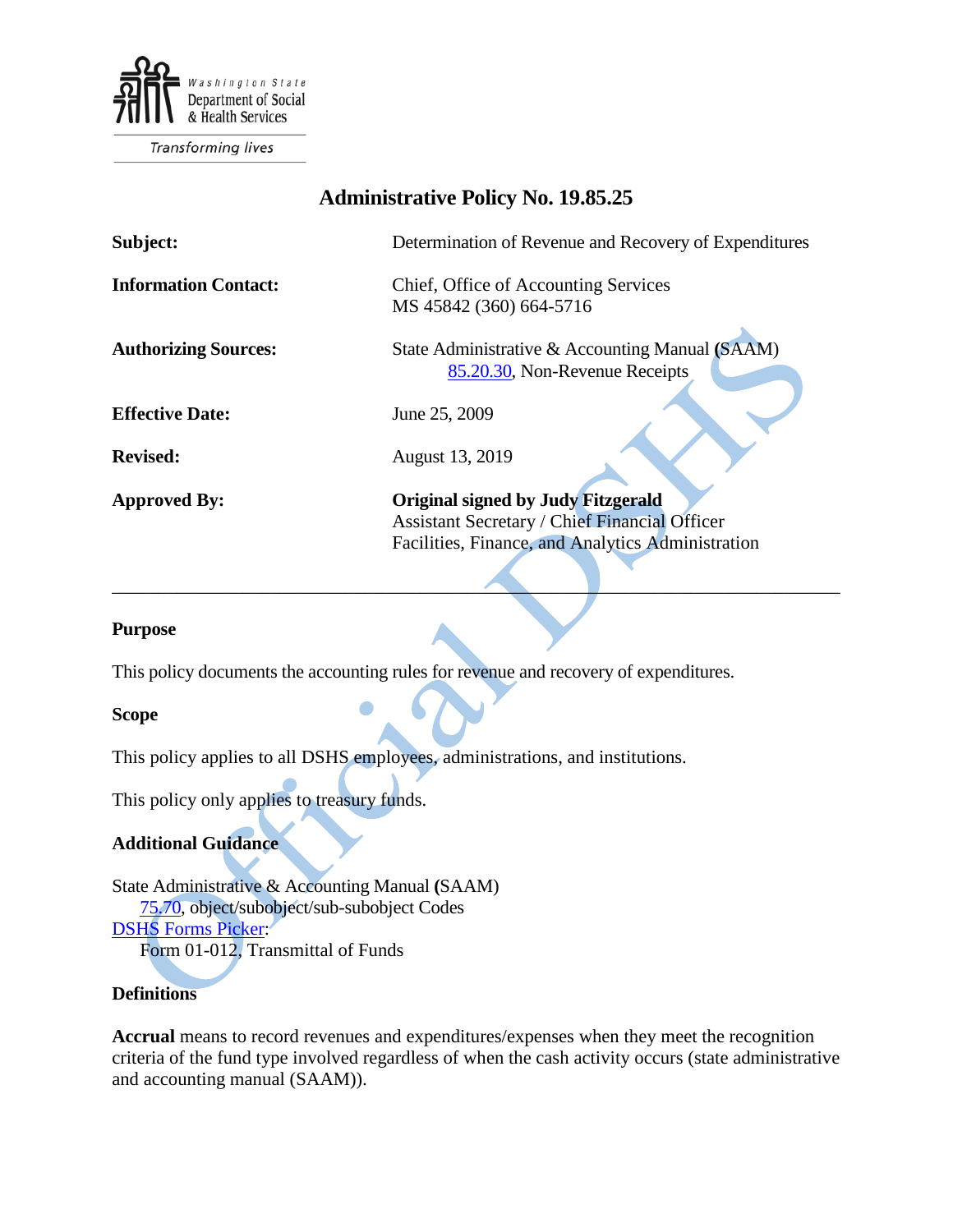**Agency financial reporting system (AFRS)** is the State of Washington's official accounting system.

**Appropriation -** A legislative authorization for an agency to make expenditures for specific purposes from designated resources available or estimated to be available during a specified time (SAAM).

**Chief officer**, for the purpose of this policy, is the chief of staff, chief financial officer, or chief information officer in the DSHS executive administration.

**Client** is a person who received services offered by the department based on their individual or family need.

**Department refers to the** Department of Social and Health Services (DSHS).

**Disbursement** means payment by cash, warrant, check, journal voucher, ACH, or any other technological payment method approved by OFM (SAAM).

**Expenditure authority code -** The three-character code assigned by the Office of Financial Management (OFM) to identify each legislative or executive authorization to incur expenditures. Agencies are to use only those expenditure authority codes authorized in writing by OFM. The assigned codes are valid only for the biennium for which they are established (SAAM).

**Expenditures** are decreases in net current financial resources. Expenditures include disbursements and accruals of the current period. Expenditures do not include encumbrances (SAAM).

**Prior-prior biennium recoveries** are those recoveries for periods for which no appropriation authority exists. When these recoveries occur, a transaction is recorded that debits cash and credits revenue source code "0486-XXXXXX" "recovery of prior expenditure authority."

**Provider** is any individual, medical professional, paraprofessional or business that provides individual medical care services or personal care services to a DSHS client, and is paid by DSHS. A provider's tax reportable payments are reported on an IRS form 1099 or W2 depending on the type of services provided.

**Recovery of expenditures** means those receipts which represent the recovery of expenditures and which are offset against the appropriate period for which the expenditures were incurred. DSHS maintains a "third year waiver"; which allows the agency to record accruals for estimated liabilities and continue liquidating against those accruals in the ensuing fiscal year and biennium (For example: expenditures are accrued in FY16 and liquidated in FY17, FY18 and FY19).

**Revenue,** for governmental fund type accounts, means increases in net current assets and are recognized in the accounting period in which they become measurable and available. In proprietary fund and trust fund type accounts, revenue means increases in net total assets and are recognized in the period in which they are earned and become measurable (SAAM).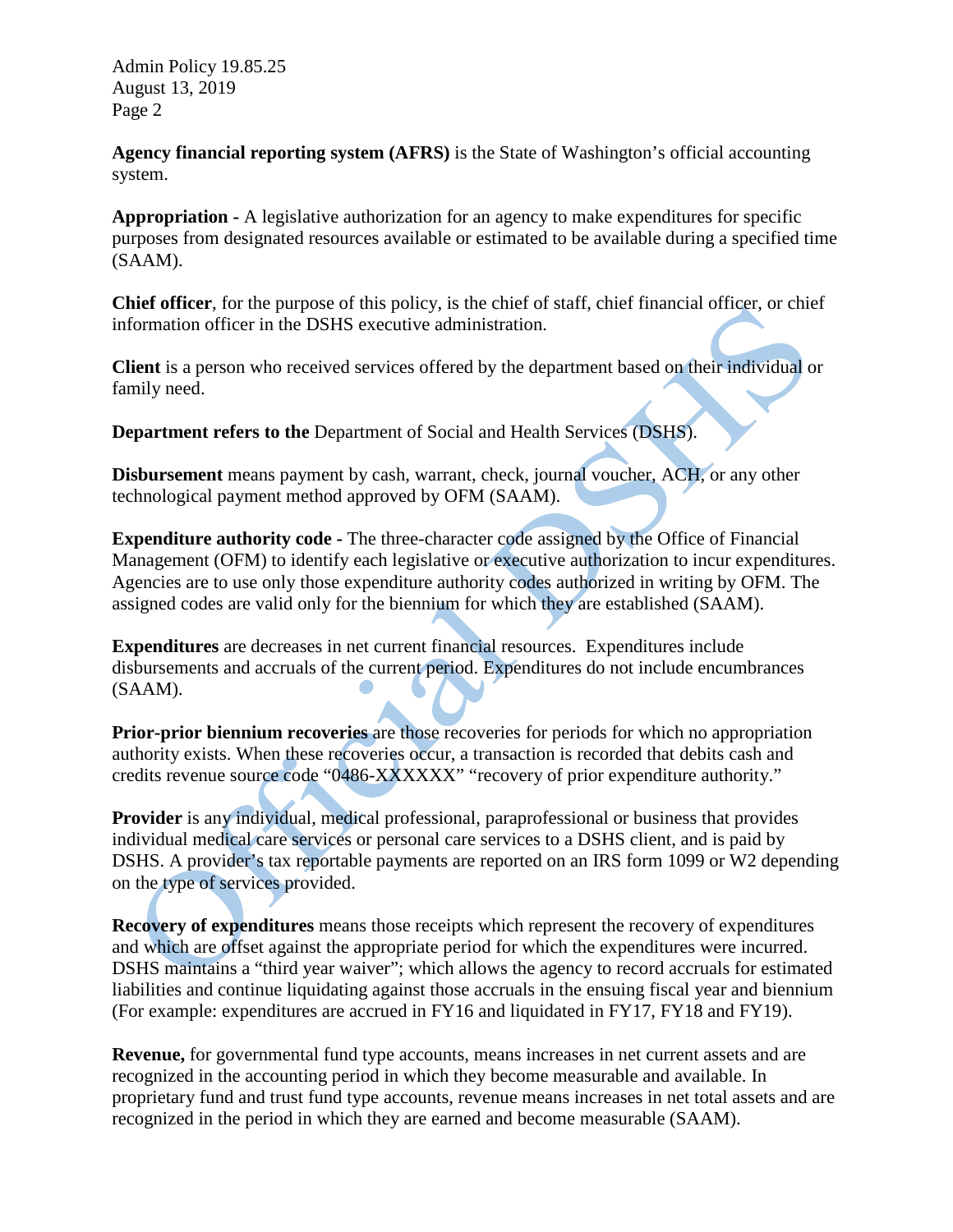**Unanticipated receipt** means money received which has not been appropriated by the legislature. The Governor has the authority to approve the allotment of such money within the guidelines of the intent in which they were received (SAAM).

**Vendor** is any person, business, non-profit, or government entity who provides goods or services to DSHS or its clients. A vendor may or may not have a contractual agreement.

## **Policy**

## **A. Revenue**

- 1. The following types of financial transactions must be processed as revenue. The examples below are not an exhaustive listing of all the types of revenue that the department could receive.
	- a. Interest income on state monies
	- b. Earnings on investments that is restricted to a specific purpose
	- c. Grants/agreements from federal, state, or private sources
	- d. Charges to customers for sale of goods and services
	- e. Fees charged for certification or licensure
	- f. Funds received for work under contract
	- g. Food assistance program incentives
	- h. Food assistance program high performance bonus
	- i. Social security administration (SSA) incentives for reporting on confined individuals
	- j. Donations received from outside entities that are restricted to a specific purpose
	- k. Parent pay monies from the juvenile rehabilitation administration
	- l. Taxes collected by the department of revenue and remitted to the Department
	- m. Collection of fines and penalties
	- n. Rental income
- 2. Revenue must be recorded in the period in which it was earned.
- 3. Administrations must determine if an unanticipated receipt is required.
- 4. The office of accounting services (OAS) will manage federal revenue accruals for the department.
- 5. Administrations will manage local and private revenue accruals.

## **B. Recovery of expenditures**

- 1. The following types of financial transactions must be recorded as **recovery of expenditures**. The examples below are not an exhaustive listing of all the types of recovery of expenditures that the department could receive.
	- a. Rebates and refunds (e.g., computer, software, or pharmaceutical companies)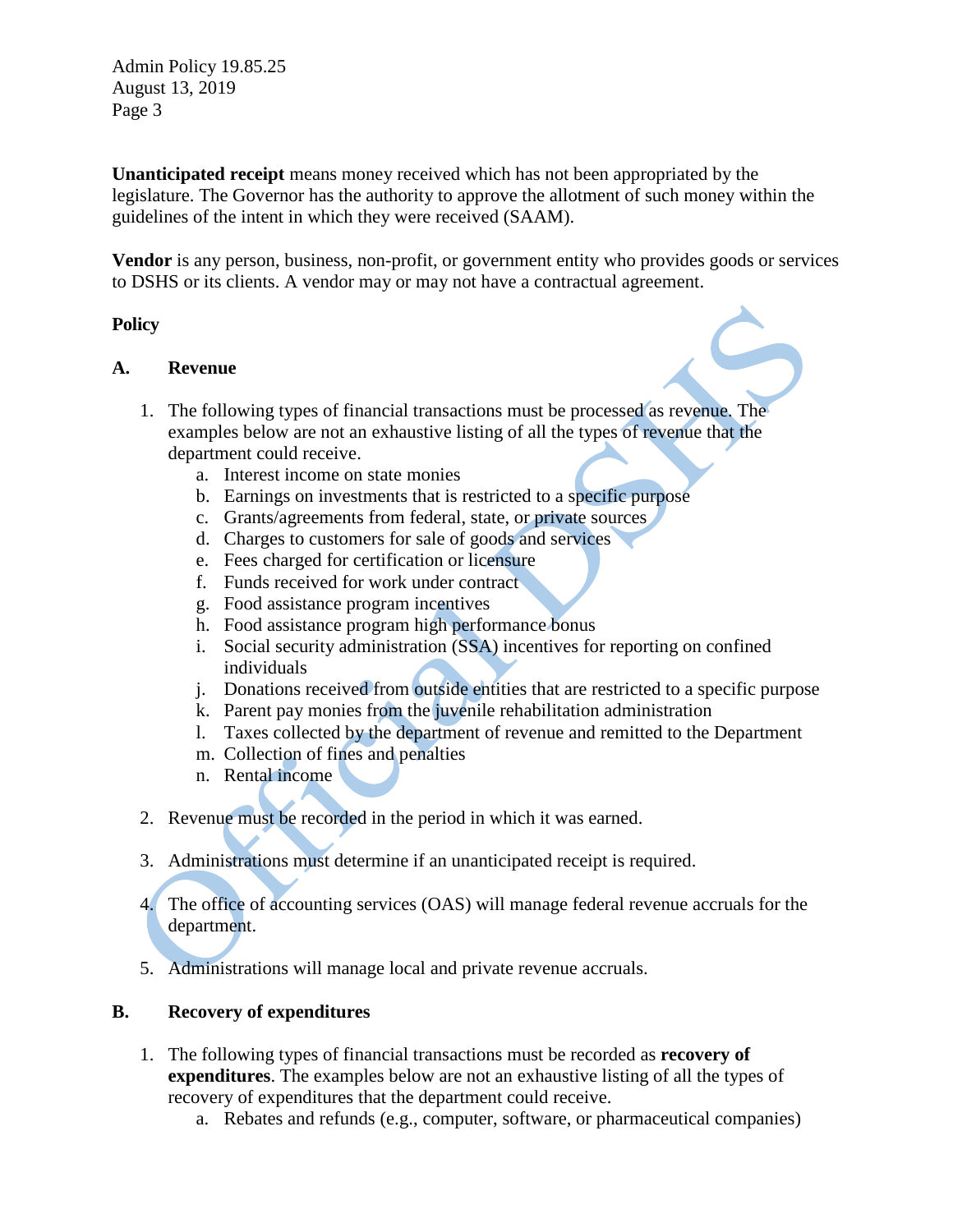- b. Overpayments recovered from providers, vendors, or clients (see AP [19.85.53\)](http://one.dshs.wa.lcl/Policies/Administrative/DSHS-AP-19-85-53.pdf)
- c. Canceled warrants and refunds of forgeries
- d. Supplemental security income (SSI) recoveries from the federal government
- e. Reimbursements from other state agencies (using Object S)
- f. Expenditure transfers within the department (using Object T)
- g. Client payment for full or partial reimbursement of equipment
- 2. Receipts for recovery of expenditures must be recorded in the period in which they were expended and against the appropriate appropriation authority. If the appropriate appropriation authority no longer exists, the receipt must be recorded as prior-prior biennium recovery, see procedure, section C below.

# **Procedure**

# **A. Revenue**

- 1. Current revenue
	- a. To record private and local revenue received by a program in the **current fiscal year** program fiscal staff complete a transmittal of funds (form 01-012) to the cash unit with the following account coding:
		- i. Account (fund)
		- ii. Program index (e.g. F0000)
		- iii. Major source, source, and subsource
	- b. To record private and local revenue received by automated clearing house or electronic funds transfer (ACH/EFT) in the **current fiscal year** OAS ACH/EFT receipting unit will record the revenue with the following account coding:
		- i. Account (fund)
		- ii. Program index (e.g. F0000)
		- iii. Major source, source, and subsource
	- c. To record federal revenue received by a program in the **current fiscal year** program fiscal staff complete a transmittal of funds (form 01-012) to the OAS cash unit with the following account coding:
		- i. Account (fund)
		- ii. Program index (e.g. F0000)
			- iii. Major source, source, and subsource
	- d. To record federal revenue received by ACH/EFT in the **current fiscal year** OAS ACH/EFT receipting unit will record the revenue with the following account coding:
		- i. Account (fund)
		- ii. Program index (e.g. F0000)
		- iii. Major source, source, and subsource
- 2. Accruals
	- a. To record private and local **revenue earned, but not received**, program fiscal staff enter revenue accruals at the end of each fiscal year using the following coding: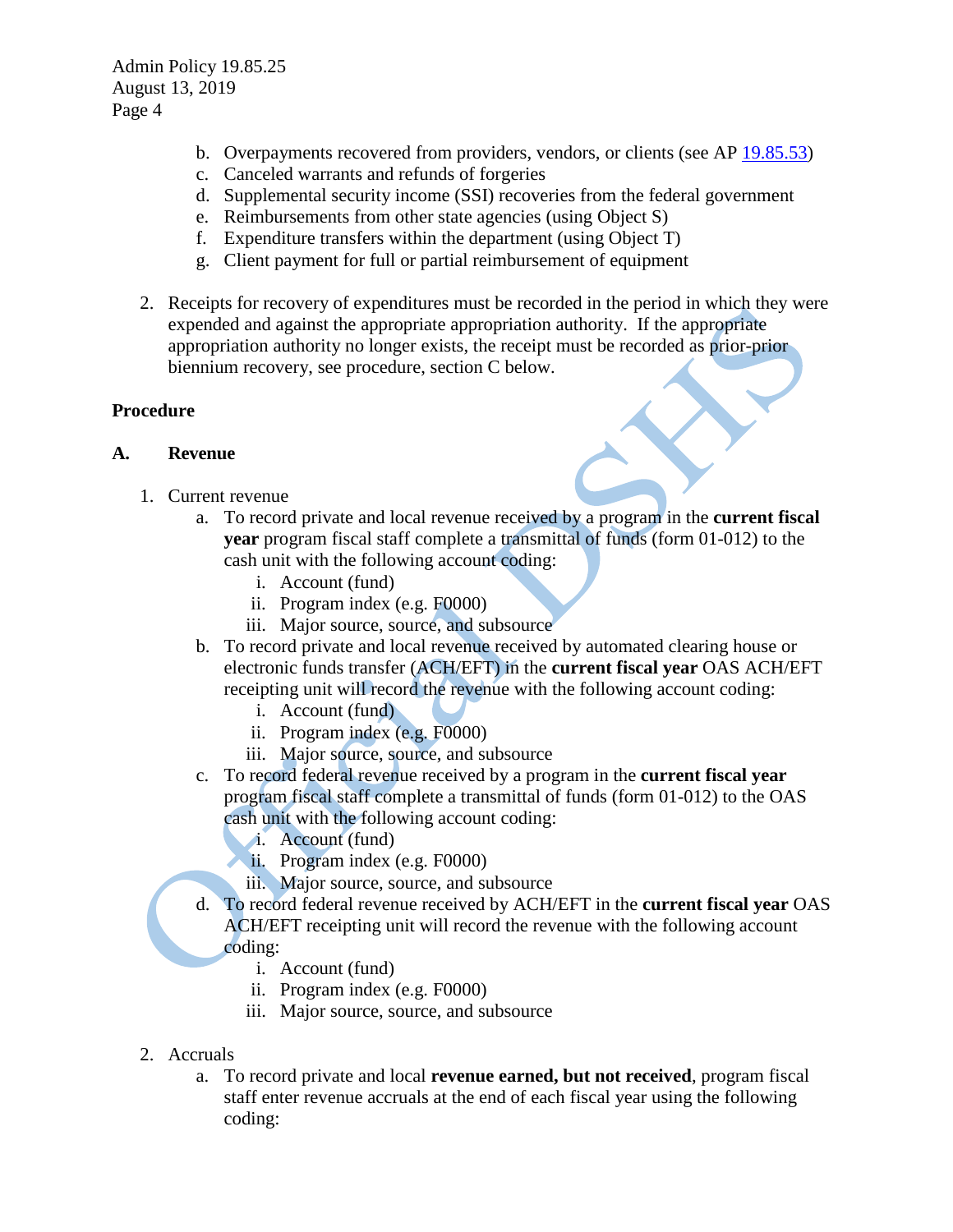- i. AFRS transaction code 013
- ii. Account (fund).
- iii. Program index (e.g. F0000).
- iv. General ledger
- v. Major source, source, and subsource
- b. To record federal **revenue earned, but not received**, OAS staff enter federal revenue accruals at the end of each fiscal year using the following account coding:
	- i. AFRS transaction code 051
	- ii. Account (fund)
	- iii. Program index (e.g. F0000)
	- iv. General ledger 1351
	- v. Major source, source, and subsource

Note: The program must liquidate the funds received by applying the funds against the original accrual.

3. Prior period revenue

When funds are received in the subsequent fiscal year(s), a transmittal of funds (form 01-012) must be completed, noting on the transmittal of funds the general ledger account that these monies are to be applied against using the following account coding:

- a. Account (fund)
- b. Program index (e.g., F0000)
- c. Major source, source, and subsource
- d. General ledger

## **B. Recovery of expenditures**

To record receipts for recovery of expenditures, program fiscal staff complete a transmittal of funds (form 01-012) with the following account coding:

- 1. Account (fund)
- 2. Appropriation index. (For current year use current appropriation and for prior use prior year appropriation, for example, if the recovery is for the first year of the previous biennium, use 011)
- 3. Program index
- 4. Subobject and sub-subobject
- 5. Organization index
- 6. Allocation code
- 7. Month of Service